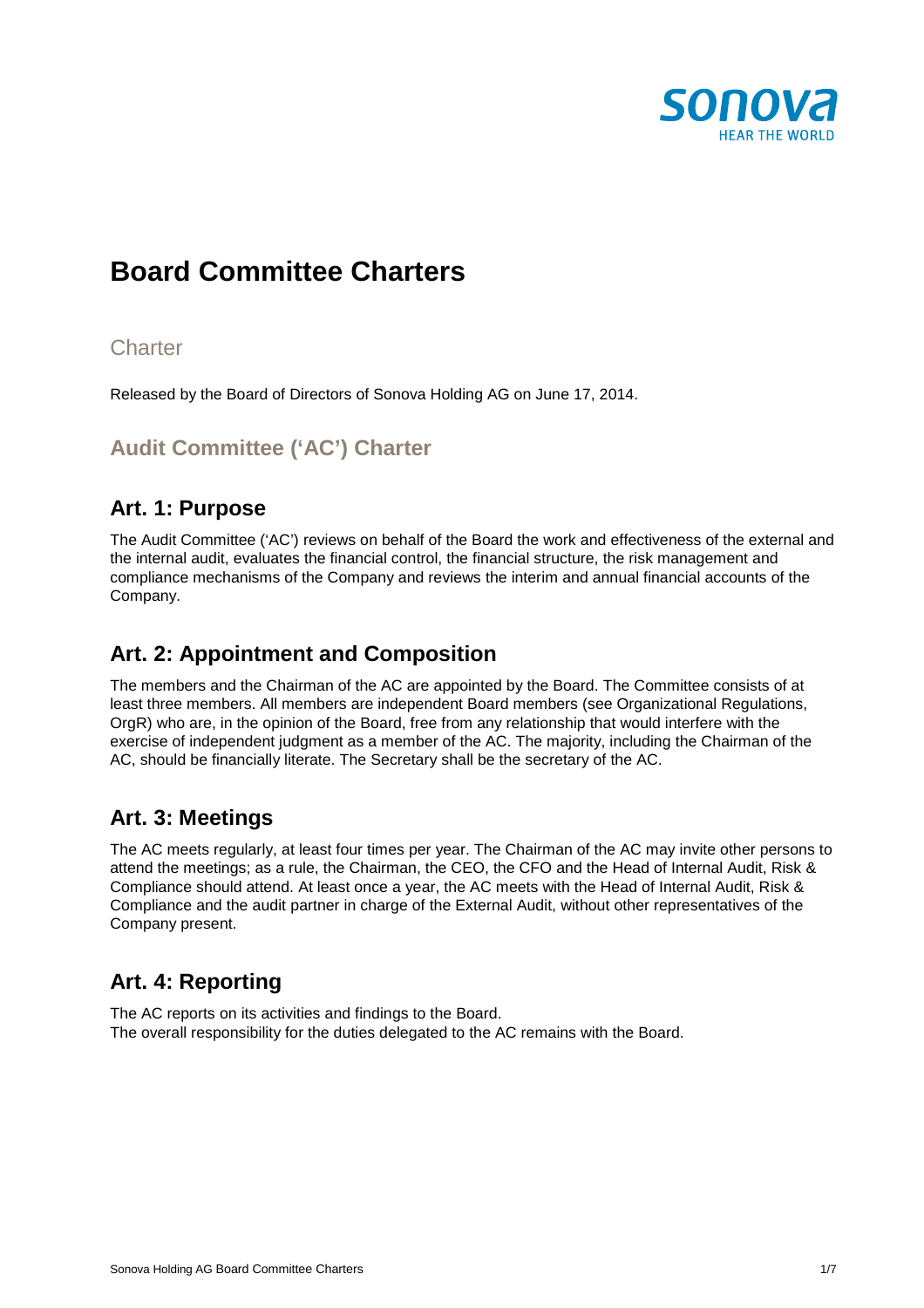

### **Art. 5: Reporting Line**

The Head of Internal Audit, Risk & Compliance reports to the Chairman of the AC (see OrgR).

### **Art. 6: Duties and Authorities**

#### A. External Audit

#### Regarding the external audit:

- to recommend the nomination of the external auditor to the Board,
- to approve the fees of the external auditor for the external audit of the published accounts,
- to evaluate and confirm the independence of the external auditor. For this, it receives a report from the external auditor on the other services rendered to the Company outside the audit of the published accounts,
- to review the report of the external auditor on the annual financial statements and the management letters issued in this respect,
- to conduct a separate meeting with the external auditors without company management,
- to review any other reports of the external auditor on financial statements, particularly where such an audit report is required in the context of capital market transaction, and
- to form an impression of the mutual cooperation between External and Internal audit.

#### B. Internal Audit

Regarding the Internal Audit (see also OrgR):

- to recommend the appointment of the Head of Internal Audit, Risk & Compliance
- to approve the Sonova Internal Audit, Risk & Compliance Charter,
- to approve the annual work plan and the budget of Internal Audit, including any changes thereof
- to entrust Internal Audit with specific mandates, to review the reports of the Internal Audit,
- to review whether management actions in response to significant audit findings have been implemented, and
- to monitor the performance of Internal Audit.

#### C. Risk Management

Regarding the risk management process:

- to define the principles for the Group Risk Management and to propose them to the Board,
- to review on behalf of the Board the process established to identify the significant business exposures and risks,
- to give guidance and direction on the annual risk assessment.
- to review whether the identified exposures and risks are adequately reflected (or disclosed) in the published financial statements,
- to review the annual Risk Report and to make recommendations to the Board,
- to review whether the identified exposures and risks receive adequate audit coverage,
- to review whether the identified exposures and risks receive adequate insurance coverage, monitoring or other mitigating measures, and
- to review legal controls, including information about major pending lawsuits and lawsuits to be expected.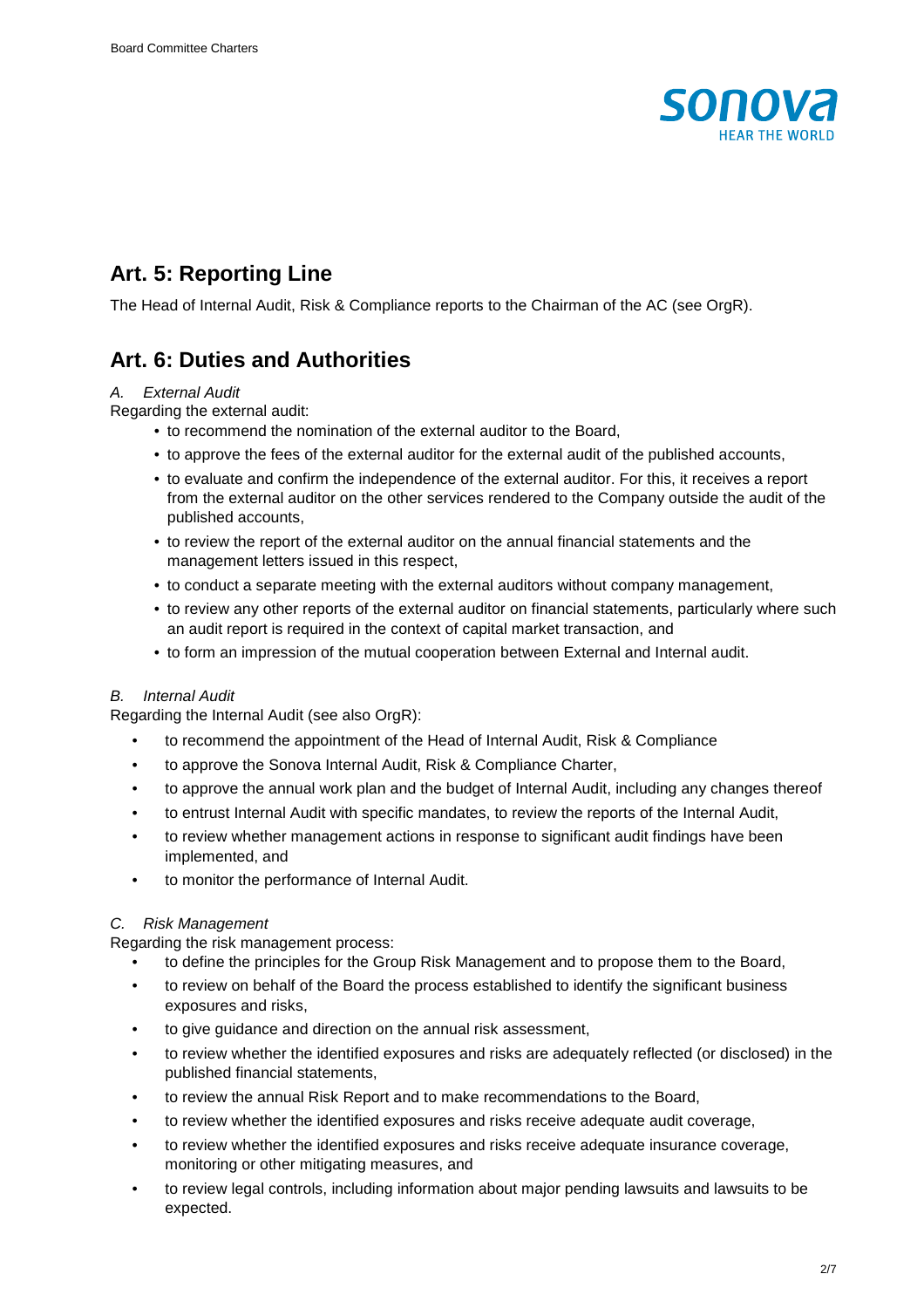

#### D. Compliance Management

Regarding compliance with rules and regulations:

- to review Sonova's compliance with laws and regulations, the Code of Conduct and respective Group policies as well as major legislative and regulatory developments that may have a significant impact on the Group,
- to approve the scope and content of the Group Compliance Program,
- to review the regular Compliance Reports and to make recommendations to the Board,
- to oversee the Internal Control System (ICS) including approval of the ICS methodology and review of deficiencies,
- to be periodically informed about governance, legal, tax and regulatory matters with potentially significant impact, and
- to establish procedures for the receipt, retention and treatment of complaints received through the compliance hotline and to receive summary whistle blower reports.

#### E. Financial Statements

Regarding the interim and annual published financial statements:

- to review the published interim and annual financial statements, focusing particularly on
	- o compliance with accounting standards,
	- o major judgment areas,
	- o changes in accounting policies, and
	- o other issues brought to the attention of the AC by the external auditor, the CFO or others.

#### F. Financial Reporting

Regarding the adequacy of the financial reporting process:

- to review regulations of filings with stock exchange regulators and to receive information about financial accounting and reporting matters,
- to review the appropriateness of changes in accounting principles and the correct adoption of new accounting standards,
- to review periodically the integrity of the Group's financial reporting processes, both internal and external,
- to consider the external auditor's judgment about the quality and appropriateness of the Group's accounting principles as applied in its financial reporting, particularly the degree of aggressiveness or conservatism of the accounting principles and underlying estimates applied, and
- to review significant financial reporting issues.

#### G. Financing and CapitalStructure

Regarding financing and capital structure:

- to review periodically significant financial policies and the Group's capital structure, focusing particularly on
	- o treasury and cash management (including changes in stock of treasury shares),
	- o currency exposure,
	- o pension plan management, in particular to review in detail the pension plan of the Swiss Group Companies of Sonova Holding AG, and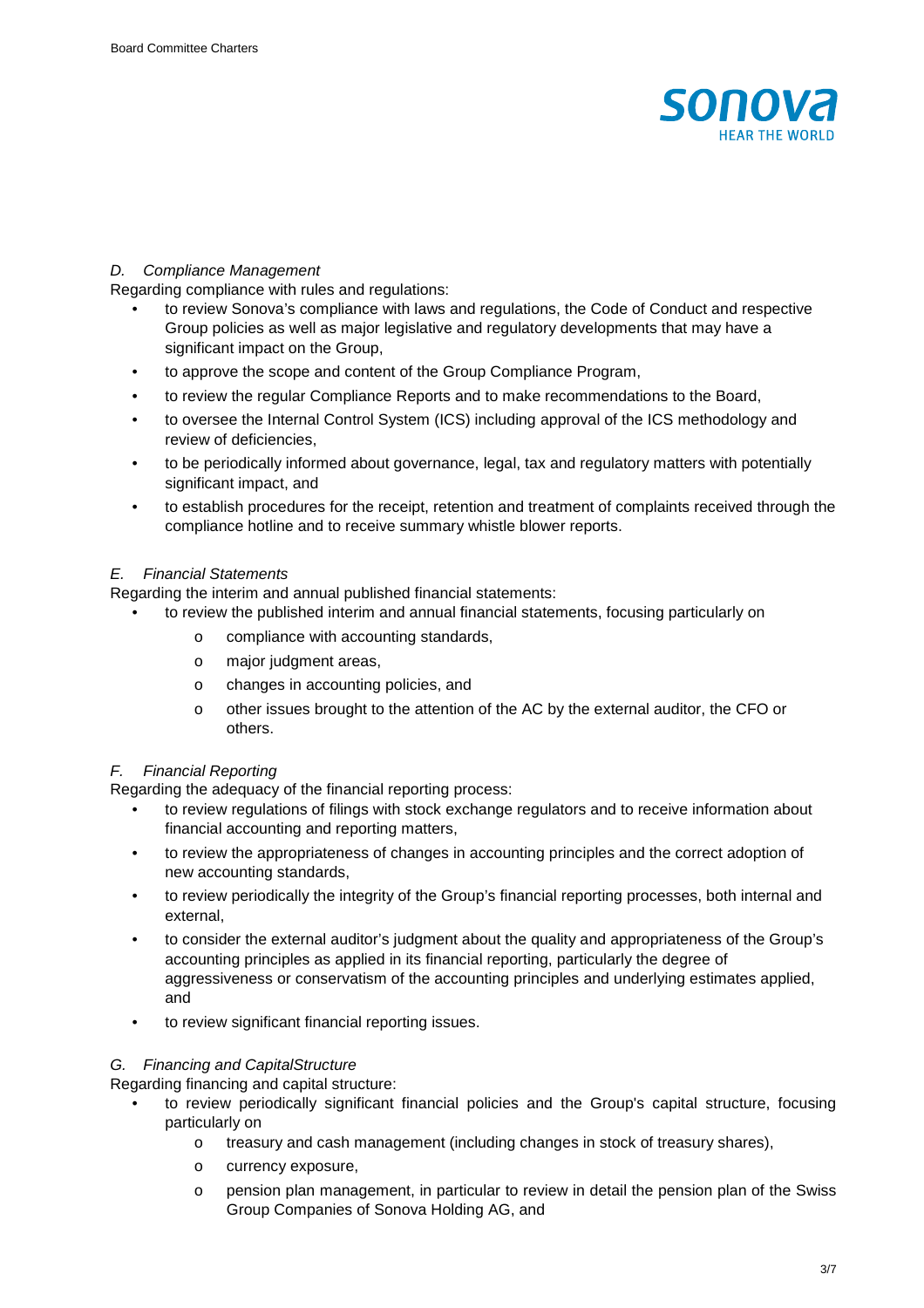

o tax planning.

#### H. CFO appraisal

Regarding the performance appraisal of the CFO:

• to provide input to the CEO for the appraisal of the CFO.

#### I. Committee Effectiveness

Regarding the Committee's effectiveness:

- to investigate any activity necessary to perform its defined duties; it is authorized to seek any information it requires from any employee and all employees are directed to co-operate with any request made by the AC,
- to obtain outside legal or independent professional advice and to secure the attendance of outsiders with relevant experience and expertise if it considers this necessary, and
- to perform any other responsibilities delegated to the AC by the Board.

The current allocation of the specific topics to the meeting schedule is set out in a separate schedule which can be revised by the Chairman of the AC at any time.

### **Art. 7: CEO/CFO Report to the AC**

Once a year, before approval of the annual accounts, the CEO and the CFO prepare a report to the AC stating their evaluation of the effectiveness of internal control mechanisms and the true and fair view of the financial statements.

### **Art. 8: Annual Review, Amendments**

Annually, the AC reviews the adequacy of this charter, its work plan and the priorities to be set for the following year. Amendments of this Charter are determined by the Board upon recommendation of the AC.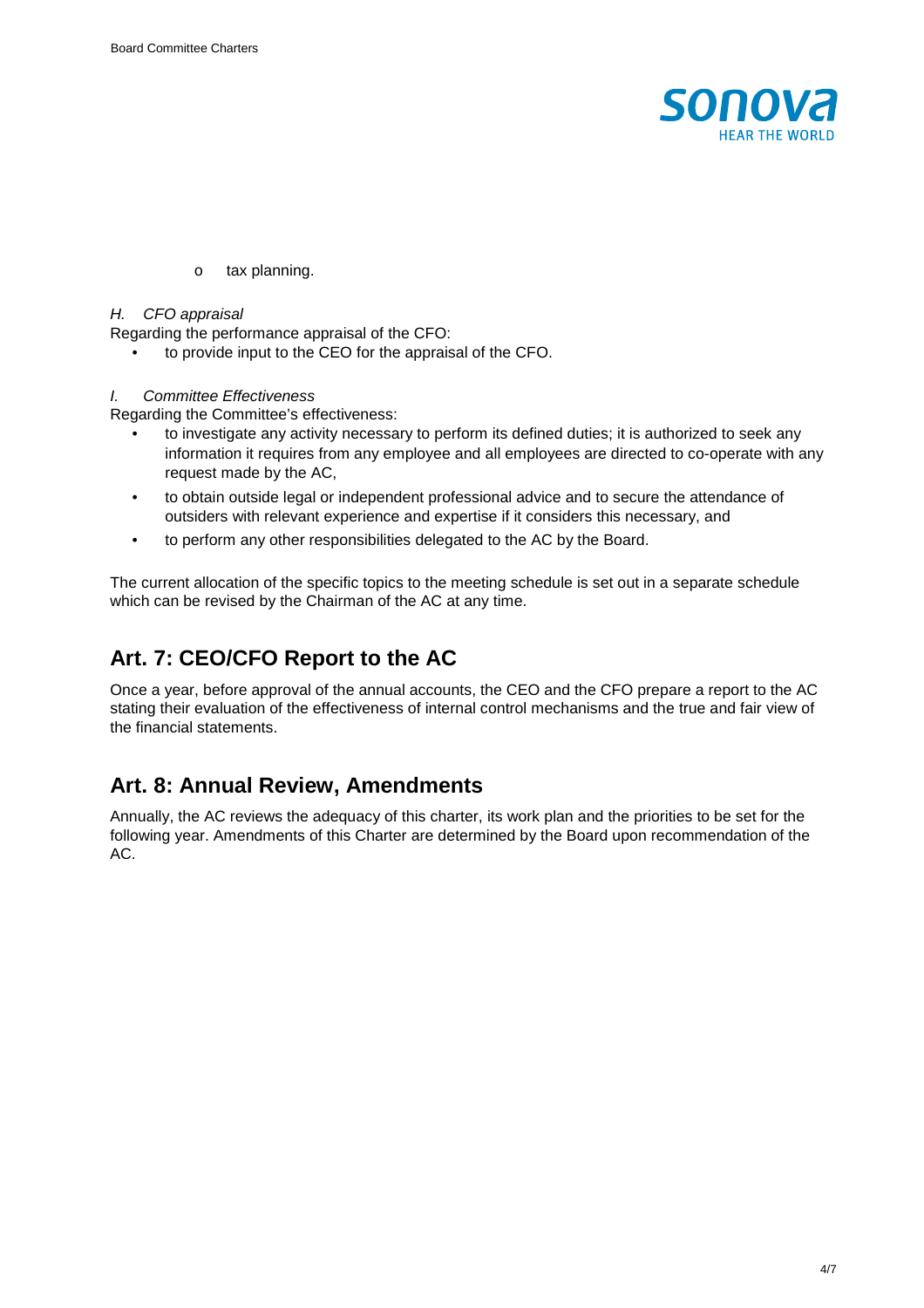

### **Nomination and Compensation Committee ('NCC') Charter**

### **Art. 1: Purpose**

The Nomination and Compensation Committee ('NCC') supports the mission of the Board to attract, retain and motivate persons with outstanding professional and human capabilities on the level of the Board and the top management. The Committee evaluates and nominates candidates as assigned by the Board, reviews the compensation policy and employment arrangements and supports the Board in preparing the proposals of the Board to the Shareholders' Meeting regarding the compensation of the Board and of the MB and in all important personnel related matters.

### **Art. 2: Appointment and Composition**

The members of the NCC are elected by the Shareholders' Meeting. The Chairman of the NCC is appointed by the Board.

The Committee consists of three members of the Board. If there are vacancies on the Committee, the Board may appoint the missing members from among its members for the remaining term of office. The Secretary shall be the secretary of the NCC.

### **Art. 3: Meetings**

The NCC meets regularly, at least three times per year. The Chairman of the NCC may invite other persons to attend the meetings. As a rule, for matters involving members of the top management or other Company employees, the CEO should attend.

### **Art. 4: Reporting**

The NCC reports on its activities, findings and proposals to the Board. The overall responsibility for the duties delegated to the NCC remains with the Board.

### **Art. 5: Duties and Authorities**

a) Regarding appointments and removals:

- following the annual self-assessment of the Board, the Board may assign the NCC to take appropriate action, and
- to coordinate the process of nominating candidates for the Board as required by the Board.
- b) Regarding remuneration and employment:
	- to periodically initiate studies on compensation for Board members (incl. Chairman), CEO and MB members with the help of a consultant or external advisor,
	- to prepare a general remuneration scheme for the Board and MB members subject to approval by the Board,
	- to recommend to the Board the proposals of the Board to the Shareholders' Meeting regarding the compensation of the Board and of the MB in relation to the applicable compensation reference period pursuant to the Articles of Association,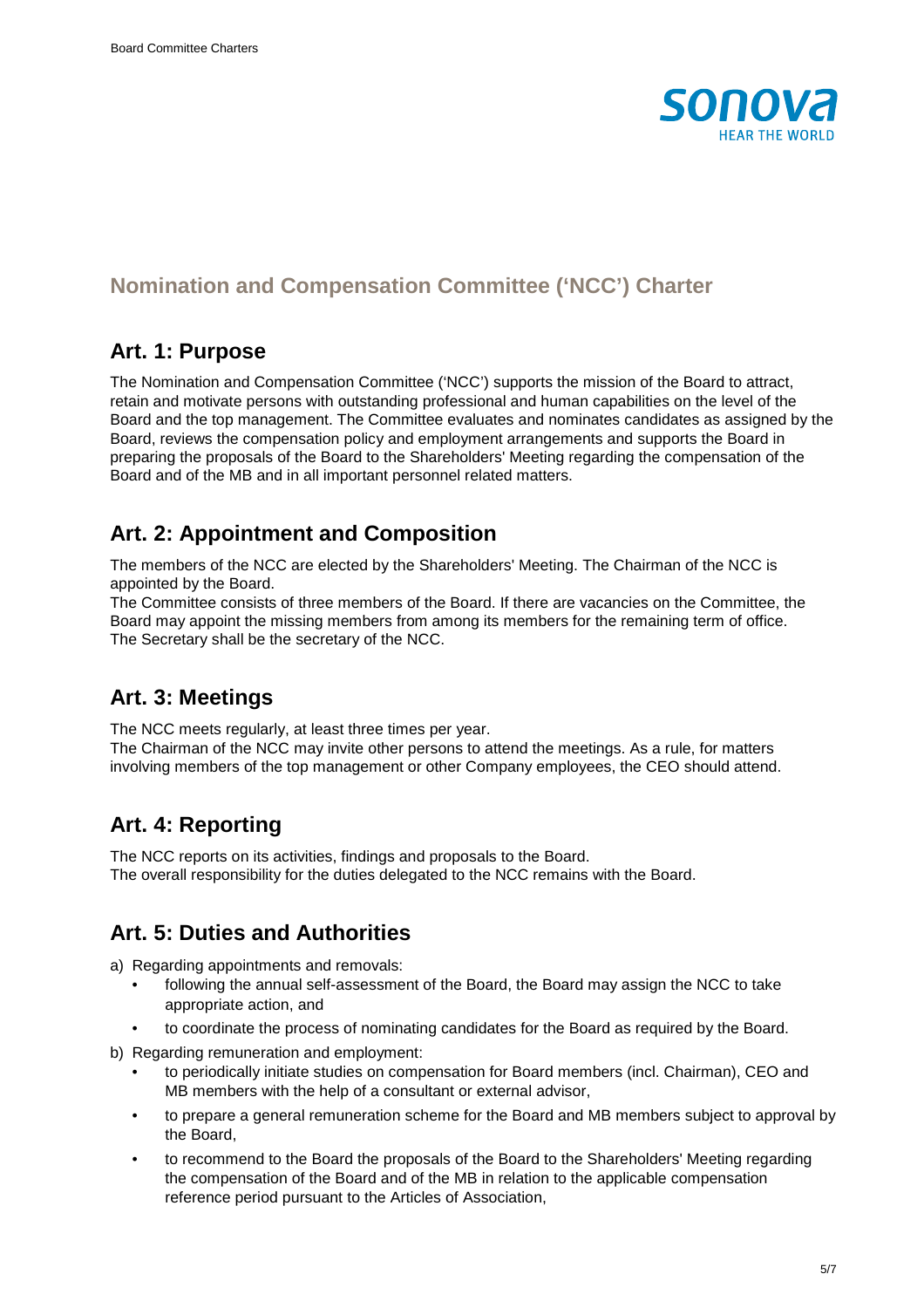

- to propose to the Board the remuneration, including the cash compensation and the long term incentives, to be granted to the Board members,
- to propose to the Board the remuneration, including fixed base salary, variable cash compensation and long term incentives, to be granted to the CEO,
- to propose to the Board the employment terms of the CEO,
- to propose to the Board, upon recommendation of the CEO, the remuneration, including fixed base salary, variable cash compensation and long term incentives, of the direct reports of the CEO,
- to review and recommend to the Board the compensation report,
- to review, amend and approve the performance appraisal of the MB members prepared by the CEO, and
- to examine and interview candidates for the MB proposed by the CEO and to propose suitable candidates to the Board.
- c) Regarding the Committee's effectiveness:
	- to have at its discretion direct access to the Head of Human Resources,
	- to obtain outside professional advice and to secure the attendance of outsiders with relevant experience and expertise if it considers this necessary, and
	- to perform any other responsibilities delegated to the NCC by the Board.

### **Art. 5: Nomination Procedure**

As a rule, the procedure for nominating candidates on the level of the Board includes the following steps:

- to define the position profile and the key personal requirements,
- to collect information on potentially suitable candidates,
- to compile a long list of candidates and to reduce it through a first interview round with the Chairman of the Board,
- to interview the potentially suitable candidates by the members of the NCC, and
- to submit the proposal for the final candidate(s) to the Board and to provide the opportunity to interview the candidates by the members of the Board.

If an external advisor is engaged, he or she will be subject to careful guidance and supervision by the competent body according to the above mentioned milestones.

The lead of the Nomination Procedure can be delegated to a Board member, who is not required to be a member of the NCC.

The Chairman The Secretary

8. Sury

Robert F. Spoerry **Parick Büchi** 

6/7